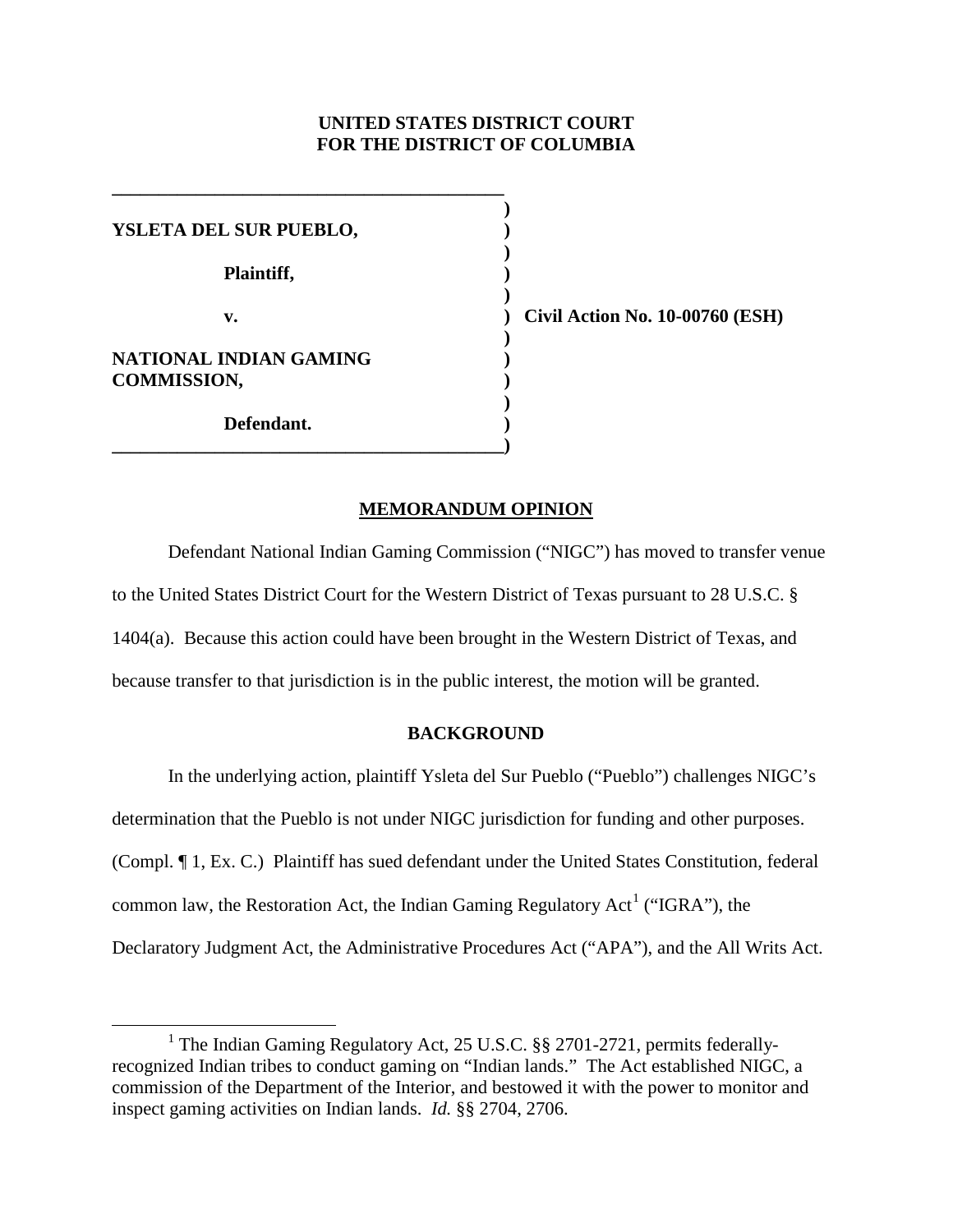(Id. ¶ 2.) Plaintiff seeks injunctive relief compelling defendant to exercise jurisdiction over the gaming activities of the Pueblo and to provide technical assistance and training. (Compl. at 5.)

On October 14, 2009, plaintiff's counsel wrote to defendant requesting that NIGC reconsider its decision not to provide the Pueblo with training. (Compl., Ex. B.) Defendant responded with a letter denying plaintiff's request on February 23, 2010, from NIGC headquarters in Washington, D.C. (Compl., Ex. C.) In this letter, NIGC relied on a Fifth Circuit decision, *Ysleta del Sur Pueblo v. Texas*, 36 F.3d 1325 (5th Cir. 1994), *cert. denied*, 514 U.S. 1016 (1995), in concluding that plaintiff's activities are governed by the Restoration Act and not IGRA. (Compl., Ex. C.) Because IGRA does not govern plaintiff, NIGC explained that the Pueblo was not under NIGC jurisdiction. (*Id.*)

The Fifth Circuit decision relied upon by NIGC in its February 23, 2010 letter is part of litigation that has gone on for over fifteen years between plaintiff and the State of Texas ("the State") in the federal courts of Texas concerning plaintiff's gaming activities. (Def.'s Mot. at 3- 6.) In 1993, plaintiff sued the State, seeking to compel it to negotiate a contract, pursuant to IGRA, to permit plaintiff to engage in certain types of gambling. (Def.'s Mot. at 3.) The District Court for the Western District of Texas granted plaintiff summary judgment, but the Fifth Circuit reversed the district court, holding that the Restoration Act, and not IGRA, governed the Pueblo's gaming activities. *Ysleta del Sur Pueblo*, 36 F.3d at 1336. Accordingly, the Fifth Circuit found that plaintiff's suit was barred by the Eleventh Amendment. *Id.*

Several years later, the State sued plaintiff under the Restoration Act to enjoin plaintiff from conducting certain gaming activities. (Def.'s Mot. at 5.) On August 3, 2009, plaintiff was cited for contempt for violation of the modified injunction entered in that case. (*Id.*) Since then, plaintiff has filed several status reports as required by the district court. (Def's Mot. at 5; Pl.'s

2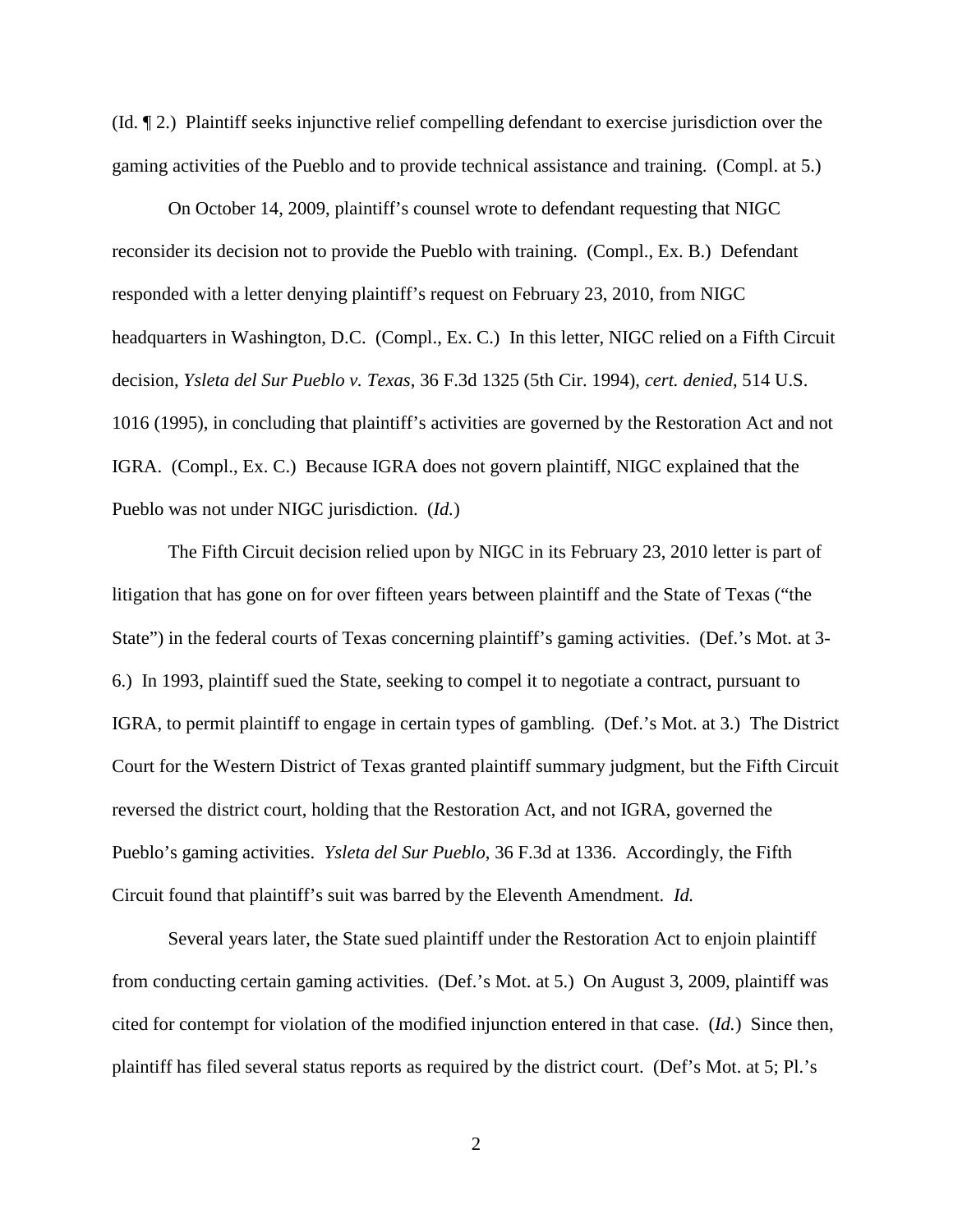Opp'n at 18.) In one of those status reports, plaintiff alerted the district court that it is "seeking to have NIGC exercise regulatory jurisdiction on the Pueblo, and specifically to exercise its statutory authority to provide technical assistance and training to the Pueblo's Regulatory Commission." (Def's Mot., Ex. D at 7.)

### **ANALYSIS**

# **I. STANDARD OF REVIEW**

28 U.S.C. § 1404(a) states that "[f]or the convenience of parties and witnesses, in the interest of justice, a district court may transfer any civil action to any other district or division where it might have been brought." The moving party bears the burden of establishing that transfer is proper. *Veney v. Starbucks Corp.*, 559 F. Supp. 2d 79, 82 (D.D.C. 2008) (citing *Trout Unlimited v. Dep't of Agric.*, 944 F. Supp. 13, 16 (D.D.C. 1996)). Here, defendant must make two showings. First, it must establish that the action could have been brought in the Western District of Texas originally. *Id.* (citing *Van Dusen v. Barrack*, 376 U.S. 612, 622 (1964)). Second, it must demonstrate that considerations of convenience and the interest of justice weigh in favor of transfer. *Id.* (citing *Trout Unlimited*, 944 F. Supp. at 16). Courts have broad discretion to "'adjudicate motions to transfer according to individualized, case-by-case consideration of convenience and fairness.'" *Reiffin v. Microsoft Corp.*, 104 F. Supp. 2d 48, 50 (D.D.C. 2000) (quoting *Stewart Org., Inc. v. Ricoh Corp.*, 487 U.S. 22, 29 (1988)).

In exercising its discretion, the Court considers several private and public interest factors. *Onyeneho v. Allstate Ins. Co.*, 466 F. Supp. 2d 1, 3 (D.D.C. 2006) (citing *Reiffin*, 104 F. Supp. 2d at 51-52).

Private interest factors include, but are not limited to: (1) plaintiffs' privilege of choosing the forum; (2) defendant's preferred forum; (3) location where the claim arose; (4) convenience of the parties; (5) convenience of witnesses, but only to the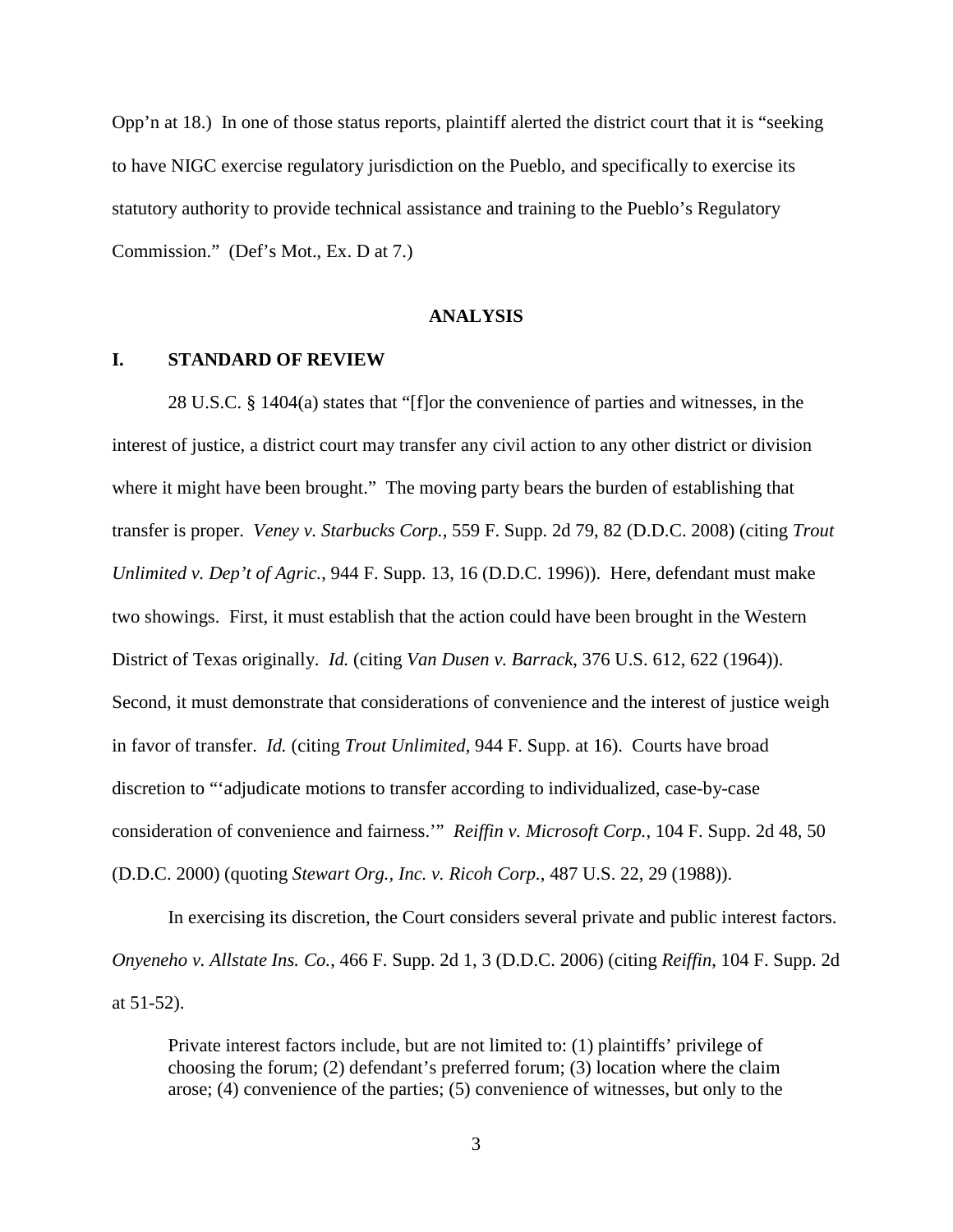extent that witnesses may be unavailable for trial in one of the fora; and (6) ease of access to sources of proof. Public interest considerations include: (1) the transferee's familiarity with the governing law; (2) the relative congestion of the courts of the transferor and potential transferee; and (3) the local interest in deciding local controversies at home.

*Onyeneho*, 466 F. Supp. 2d at 3 (citing *Airport Working Grp. of Orange Cnty., Inc. v. U.S. Dep't of Def.*, 226 F. Supp. 2d 227, 229 (D.D.C. 2002)).

# **II. VENUE IN THE WESTERN DISTRICT OF TEXAS**

In a civil action against an agency or department of the United States government, venue is proper in any judicial district where "a substantial part of the events or omissions giving rise to the claim occurred, or a substantial part of the property that is the subject of the action is situated." 28 U.S.C. § 1391(e). This action could have been brought in the Western District of Texas because NIGC's decision not to provide training to the Pueblo directly impacts the Pueblo's gaming operations in that district. *See Apache Tribe of the Mescalero Reservation v. Reno*, No. 96-cv-00115, slip op. at 5 (D.D.C. Feb. 5, 1996) (finding proper venue in New Mexico "because the case involves governmental action that will impact the Tribe's gambling operation which is located there"). Moreover, even if one were to accept plaintiff's less than persuasive argument that all events at issue in this case took place in the District of Columbia and that no property is the subject of this action, the case could still have been brought in the Western District of Texas because plaintiff resides there. *See* 28 U.S.C. § 1391(e) (where defendant is officer, employee, or agency of the United States, an action may be brought where plaintiff resides if no real property is at issue); *Rosales v. United States*, 477 F. Supp. 2d 213, 215-16 (D.D.C. 2007). Accordingly, the Western District of Texas is a proper venue for this case.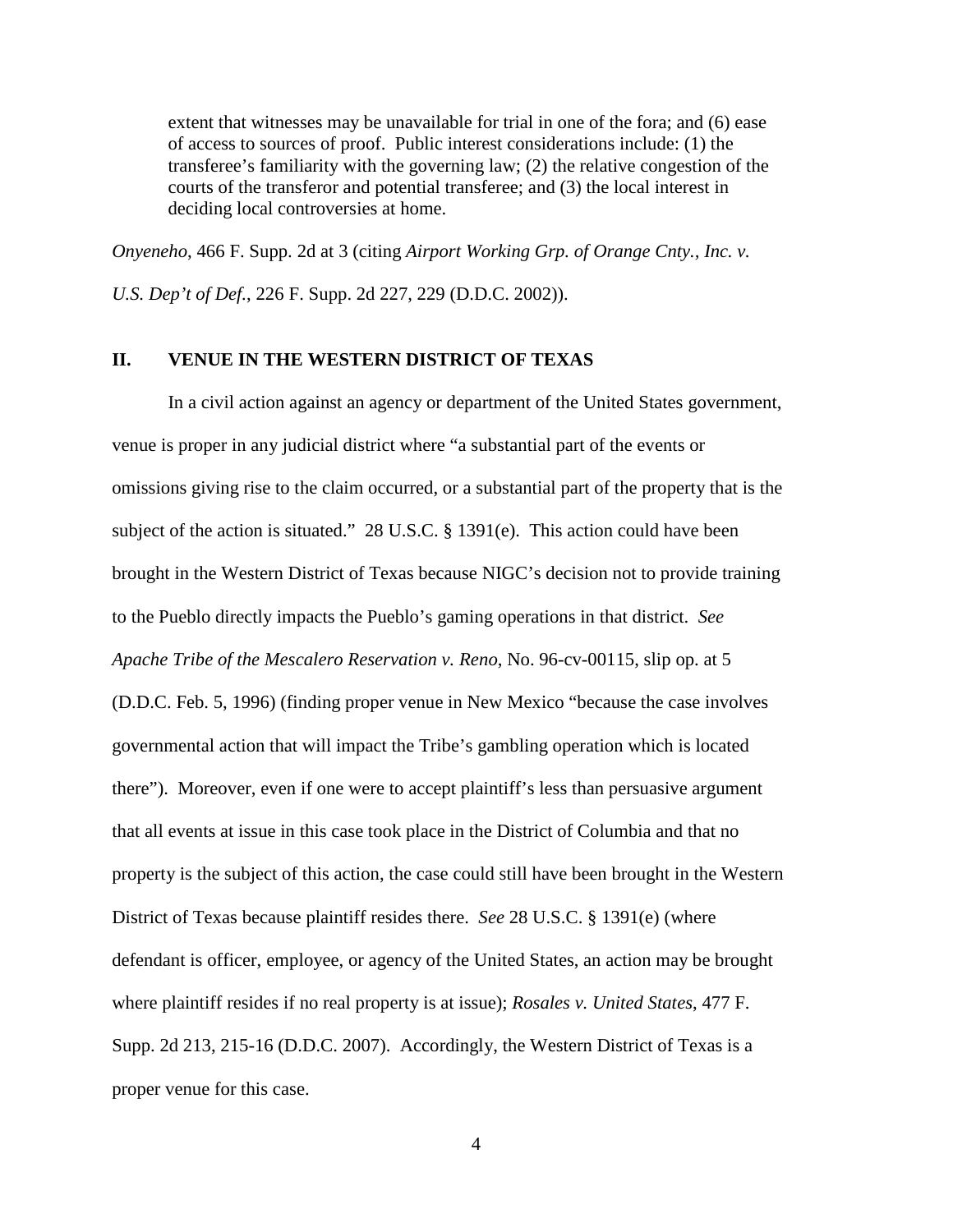# **III. CONSIDERATIONS OF CONVENIENCE AND JUSTICE**

### **A. Public Interest Considerations**

The public interest considerations in this case weigh heavily in favor of transfer. The Western District of Texas' familiarity with the issues and local interest in deciding the controversy at home argue strongly in favor of transfer.<sup>[2](#page-4-0)</sup> Additionally, transfer is supported by the interest in avoiding duplication of judicial resources and the possibility of inconsistent results.

Because plaintiff's claims are federal, the courts are presumed equally able to address the governing law. *See Miller v. Insulation Contractors, Inc.***,** 608 F. Supp. 2d 97, 103 (D.D.C. 2009) ("Since all federal courts are presumed to be equally familiar with the law governing federal statutory claims, neither venue is favored[.]" (internal citation omitted)); *Valley Cmty. Pres. Comm'n v. Mineta*, 231 F. Supp. 2d 23, 45 (D.D.C. 2002) ("As the action concerns federal law, neither court is better suited than the other to resolve these issues."). However, the Restoration Act "applies to two specifically named Indian tribes located in one particular state" – *i.e.*, Texas. *Ysleta del Sur Pueblo*, 36 F.3d at 1335. As defendant notes, the Western District of

<span id="page-4-0"></span> $^{2}$  A third public interest consideration, the relative congestion of the dockets at issue, is neutral on the issue of transfer. In this district, "potential speed of resolution" is examined by comparing the median filing times to disposition in the courts at issue. *Parkridge 6, LLC v. U.S. Dep't of Transp.*, No. 09-cv-01478, 2009 WL 3720060, at \*3 (D.D.C. Nov. 9, 2009); *see also F.T.C. v. [Cephalon, Inc.](http://web2.westlaw.com/find/default.wl?returnto=BusinessNameReturnTo&rs=WLW10.06&ifm=NotSet&fn=_top&sv=Split&findtype=l&lvbp=T&docname=CIK(0000873364)&db=BC-COMPANYSRBD&vr=2.0&rp=%2ffind%2fdefault.wl&mt=Westlaw)*, 551 F. Supp. 2d 21, 31, 33 n.8 (D.D.C. 2008). The median time from filing to disposition in this district is 9 months; in the Western District of Texas, it is 8.3 months. (Def.'s Reply at 11; Pl.'s Opp'n, Ex. B at 5, Ex. C at 7.) This difference is not significant enough to weigh on the issue of transfer. *Osan Ltd. v. Accenture LLP*, No. 04-cv-01296, 2005 WL 2902246, at  $*5$  (D.D.C. Sept. 30, 2005) ("The most recent data show that the median time to disposition in civil cases is 10.6 months in the District of Columbia and 10.8 months for the Eastern District of New York. This difference is too small to provide a basis on which to decide this motion."). Some courts also have considered the median time from filing to trial in making a decision regarding venue, *see, e.g.*, *Parkridge 6*, 2009 WL 3720060, at \*3, but since this is an APA case and unlikely to go to trial, the Court finds such analysis unnecessary, although it notes that the median time from filing to trial in the Western District of Texas is less than half that of this jurisdiction. (Def.'s Reply at 11.)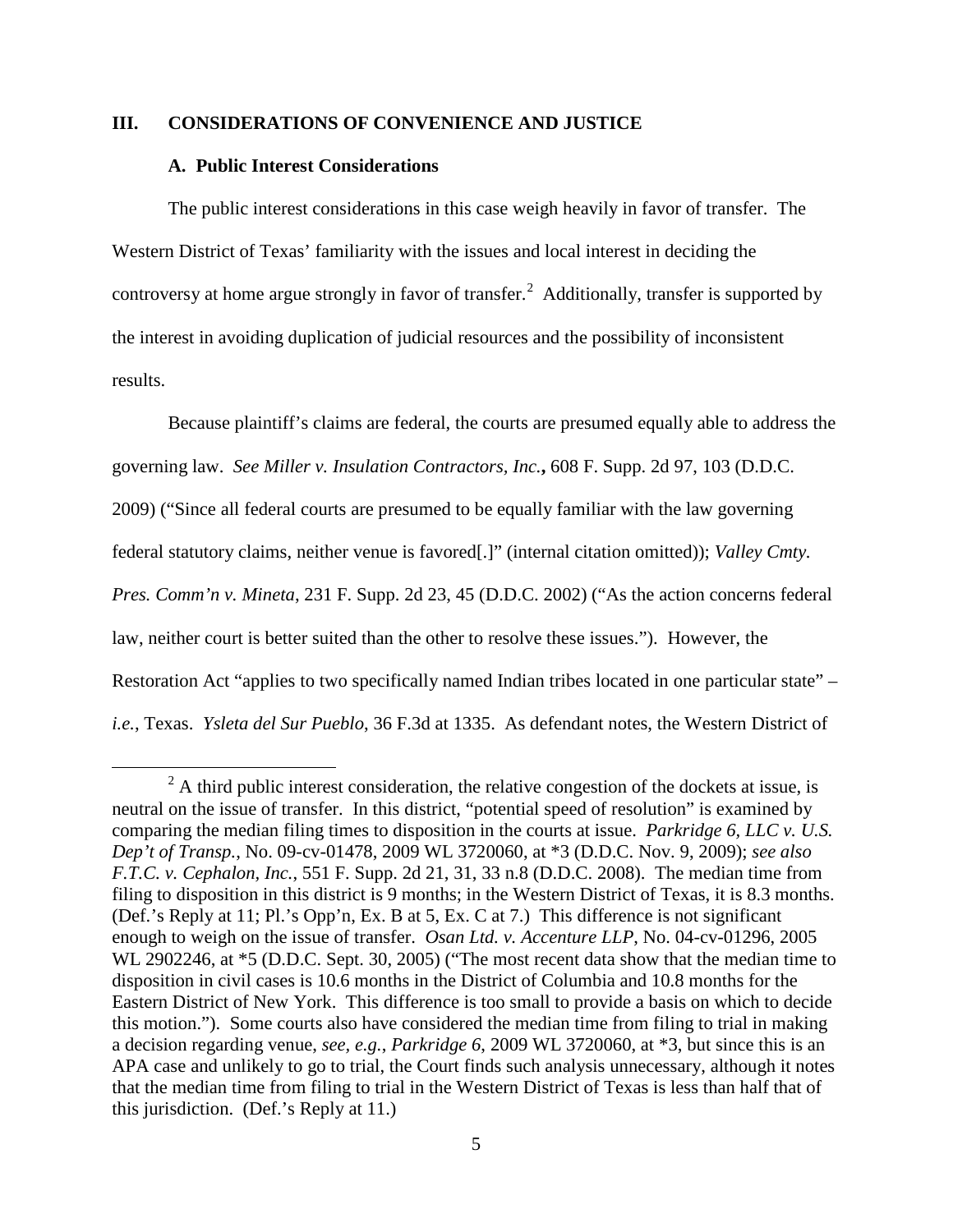Texas, unlike this district, has considerable experience in cases involving the Restoration Act. (Def.'s Reply at 9 (citing several cases involving the Restoration Act).) Moreover, the courts' respective knowledge of the parties and facts is also relevant. *See Cephalon*, 551 F. Supp. 2d at 31 (transferee "court's familiarity with these facts - and the law as applied to these facts supports transfer . . . for judicial efficiency purposes"); *SEC v. Roberts*, No. 07-cv-00407, 2007 WL 2007504, at  $*$ 5 (July 10, 2007) ("The proposed transferee district . . . would be more familiar with the facts of this case."); *Weinberger v. Tucker*, 391 F. Supp. 2d 241, 245 (D.D.C. 2005). ("One of these factors is whether one circuit is more familiar with the same parties and issues or related issues than other courts." (internal citation omitted)). Although the particular legal issue in this case (*i.e.*, NIGC's decision not to provide the Pueblo with training) has not been litigated in Texas, the litigation over the past seventeen years, the ongoing post trial proceedings, and this case are all related to plaintiff's gaming activities and the regulation thereof. Therefore, this factor weighs heavily in favor of transfer to the Western District of Texas. *See Shawnee Tribe v. United States*, 298 F. Supp. 2d 21, 27 (D.D.C. 2002) (transfer to jurisdiction with experience with similar and possibly related cases was in the interest of judicial economy and efficiency).

"In cases which touch the affairs of many persons, there is reason for holding the trial in their view and reach rather than in remote parts of the country where they can learn of it by report only. There is a local interest in having localized controversies decided at home." *Gulf Oil Corp. v. Gilbert*, 330 U.S. 501, 509 (1947), *superseded by statute on other grounds*, 28 U.S.C. § 1404(a), *as recognized in Am. Dredging Co. v. Miller,* 510 U.S. 443, 449 n.2 (1994). "This rationale applies to controversies . . . requiring judicial review of an administrative decision." *Sierra Club v. Flowers*, 276 F. Supp. 2d 62, 70 (D.D.C. 2003).The inquiry is "whether the impact of the litigation is local to one region." *Oil, Chem. & Atomic Workers Local*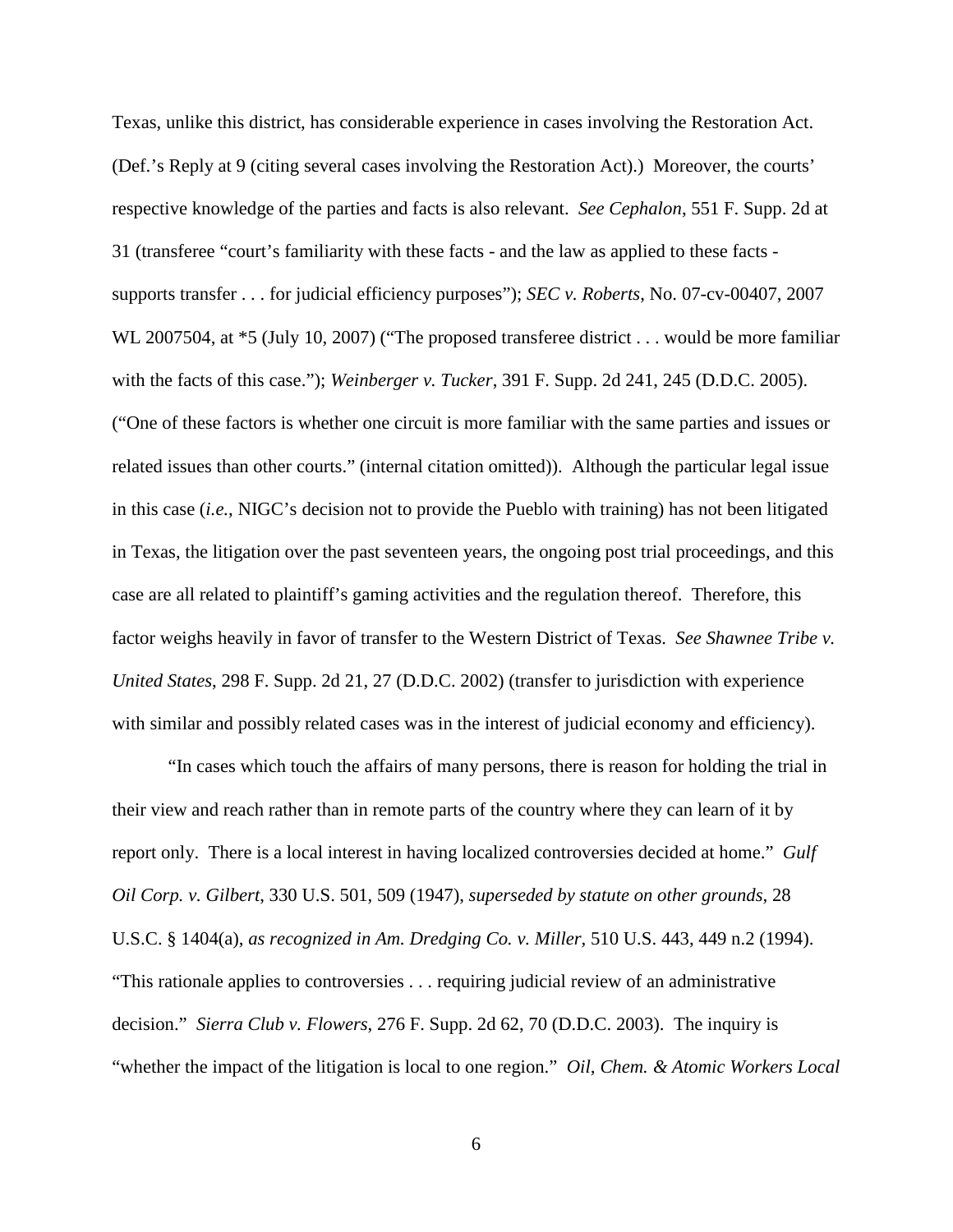*Union No. 6-418 v. NLRB*, 694 F.2d 1289, 1300 (D.C. Cir. 1982) (quoting *Liquor Salesmen's Union Local 2 v. NLRB*, 664 F.2d 1200, 1205 (D.C. Cir. 1981)). It is clear that this litigation, and in particular, the issue of NIGC's jurisdiction (or lack thereof) over plaintiff, has strong local implications, especially for the Pueblo, which is located in Texas. *See Cheyenne-Arapaho Tribe of Oklahoma v. Reno*, No. 98-cv-065, slip op. at 4 (D.D.C. Sept. 9, 1998) (justice better served by local resolution when issue affects Indian tribes that operate within the state); *see also Bergmann v. U.S. Dep't of Transp.*, No. 09-cv-1378, 2010 WL 1837703, at \*7 (D.D.C. May 7, 2010) ("[T]he fact that plaintiff's cause of action arises under federal law does not mean that the subject of his lawsuit does not present an issue of local controversy."). Indeed, "the members of this District Court have repeatedly . . . transferr[ed] cases involving Indian gaming controversies back to the state in which the controversy and the gaming were located." *Santee Sioux Tribe of Nebraska v. NIGC*, No. 99-cv-528, slip op. at 8 (D.D.C. April 19, 1999). Thus, the potential local repercussions of this case militate in favor of transfer to Texas.

Most importantly, the Court finds that transfer is in the interest of justice in that it will avoid the duplication of judicial resources and possible inconsistent results. Several issues in this case overlap with or are related to<sup>[3](#page-6-0)</sup> issues in the ongoing proceedings in the Western District of Texas. Moreover, this case squarely implicates the issue, discussed at length in the Fifth Circuit's decision in *Ysleta del Sur Pueblo v. Texas*, of IGRA's applicability to plaintiff. (*See*  Compl. at 5 (seeking declaration that NIGC violated IGRA); Ex. C (relying on Fifth Circuit opinion in making decision that plaintiff's activities are not governed by IGRA).) The possibility that this Court's analysis could be inconsistent with that of the Fifth Circuit's or

<span id="page-6-0"></span><sup>&</sup>lt;sup>3</sup> For example, plaintiff's attempt to compel NIGC to provide it with training stems directly from the Western District of Texas district court's ongoing oversight of plaintiff's gambling activities. (Def.'s Mot., Ex. D at 6.) As such, a decision regarding the relationship between NIGC and the Pueblo will directly affect proceedings in that case.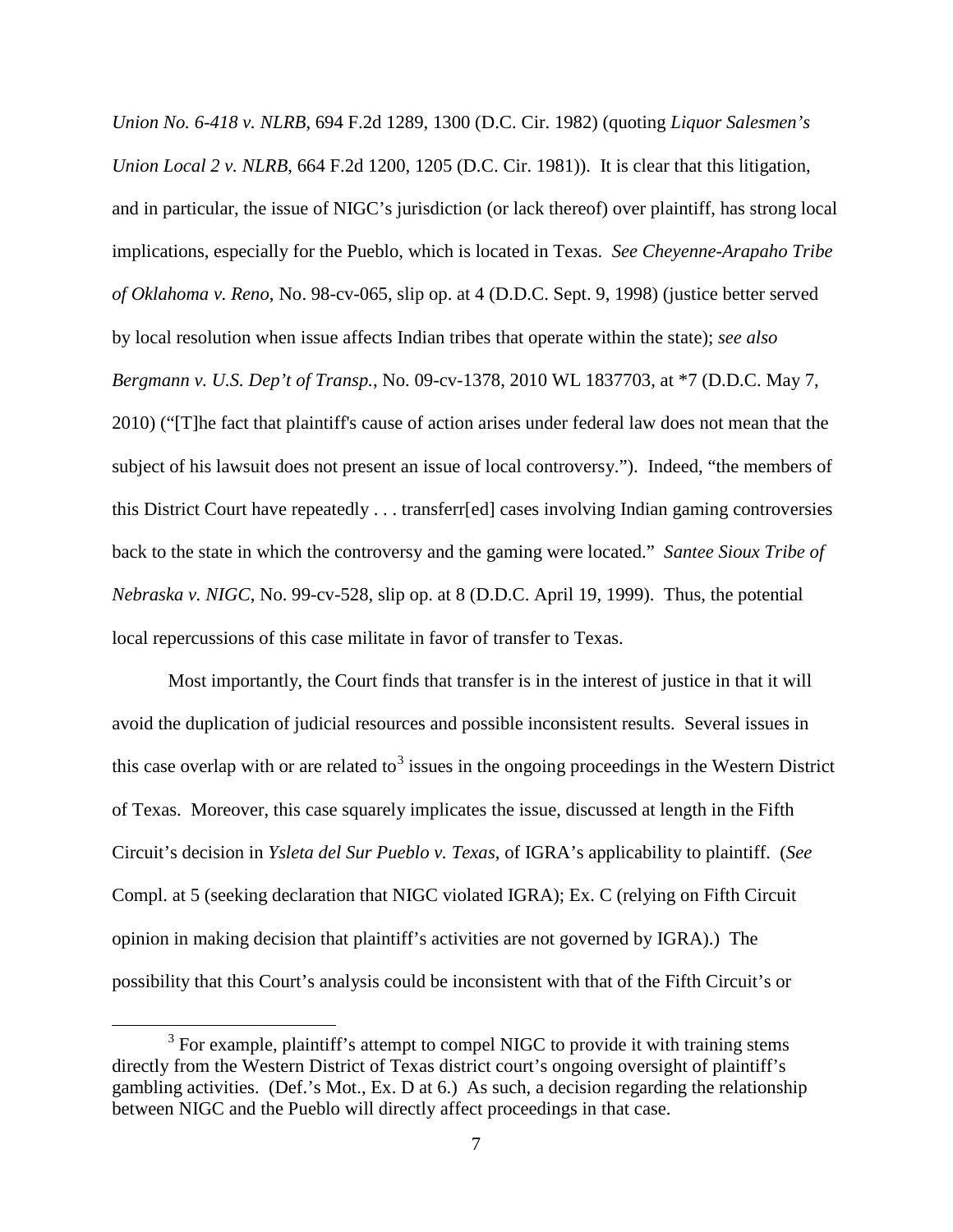subsequent rulings by the Western District of Texas decidedly tips the balance in favor of transfer. *See Ledyard v. United States*, No. 95-cv-0880, 1995 WL 908244, at \*2 (D.D.C. May 31, 1995) (avoiding "the possibility of inconsistent results" is in the interest of justice). As such, prior decisions from and pending proceedings in the Western District of Texas argue for transfer. *See Martin-Trigona v. Meister*, 668 F. Supp. 1, 3 (D.D.C. 1987) ("The interests of justice are better served when a case is transferred to the district where related actions are pending.").

#### **B. Private Interest Considerations**

Private interest considerations in this case are insufficient to outweigh the strong public interest in transfer. Since this an APA case, neither the convenience of the parties and witnesses nor the ease of access to sources of proof weighs heavily in the analysis. *See Nat'l Ass'n of Home Builders v. EPA*, 675 F. Supp. 2d 173, 176 n.4 (D.D.C. 2009) (as "cases reviewed under the APA are generally limited to review of the administrative record, the convenience of witnesses and access to sources of proof do not carry significant weight"); *Lac Courte Oreilles Band of Lake Superior Chippewa Indians of Wis. v. United States*, No. 01-cv-1042, slip op. at 5 (D.D.C. Aug. 16, 2002) ("inconvenience [to parties] is somewhat mitigated . . . by the likelihood that the case will be decided through written motions and limited oral argument"). Although a plaintiff's choice of forum is generally given deference in determining whether a transfer of venue is justified, *Thayer/Patricof Educ. Funding, L.L.C. v. Pryor Res., Inc.*, 196 F. Supp. 2d 21, 31 (D.D.C. 2002), less deference is given to a plaintiff's choice when that choice is not plaintiff's home forum. *Shawnee Tribe*, 298 F. Supp. 2d at 24. The deference to plaintiff's choice is further mitigated if the "choice of forum has no meaningful ties to the controversy and no particular interest in the parties or subject matter." *Trout Unlimited*,